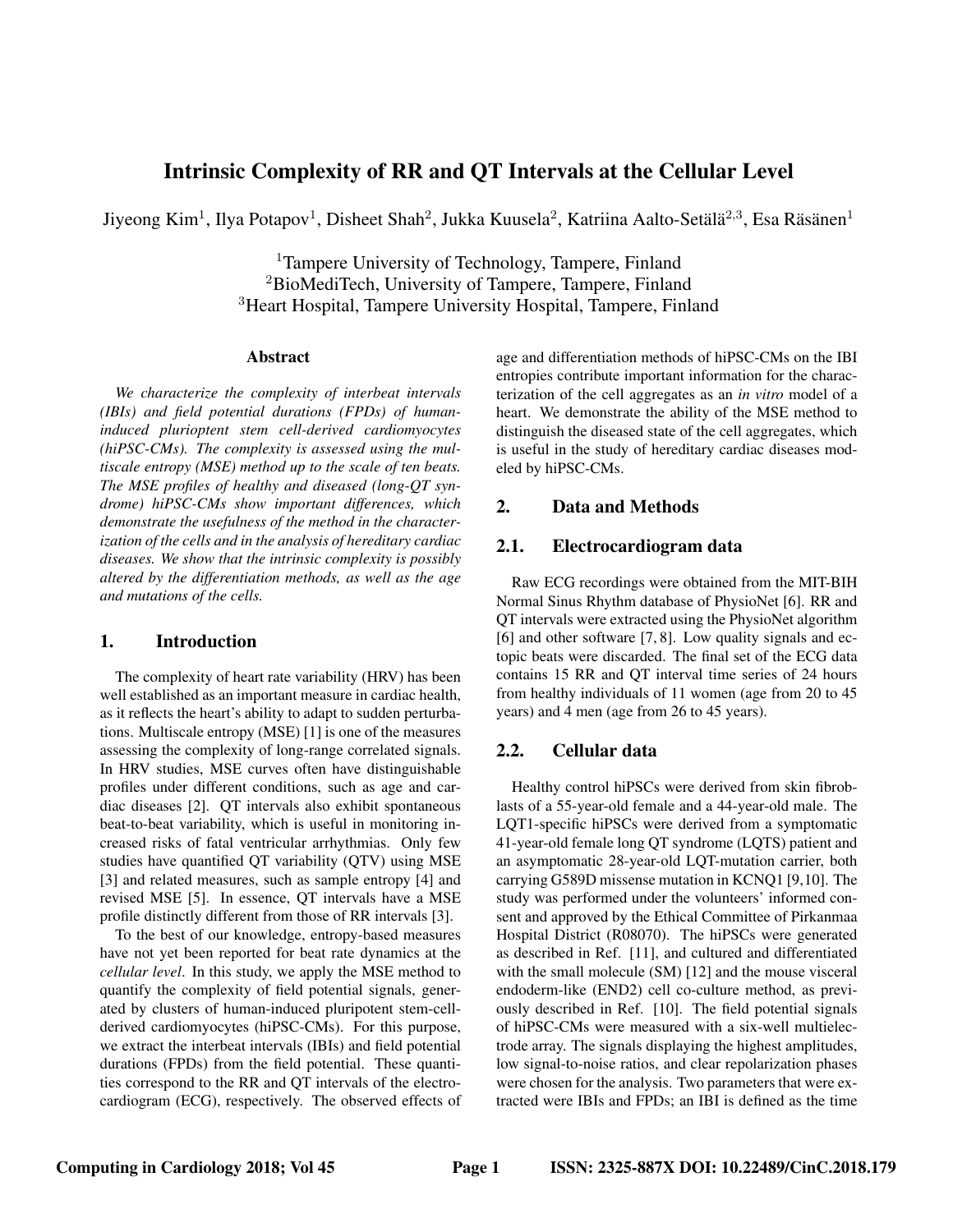period between two consecutive depolarization peaks. A FPD is defined as the time period between the depolarization peak and the end of the repolarization peak. The extracted IBI and FPD time series have a length of 1000- 3000 beats.

# 2.3. Multiscale entropy analysis

Entropy-based algorithms measure the degree of regularity to quantify complexity. The multiscale entropy (MSE) method overcomes the limitations of traditional entropy-based algorithms by considering nature of complexity at various scales [2]. The complexity at each scale is quantified by the sample entropy (SampEn) [13], which is obtained from a set of time series that are coarse-grained by scale factors  $\tau$ . The SampEn values are then plotted over the scale factors to produce a MSE curve. Due to the finite length of real-world data, it is not feasible to assign a single complexity value from the MSE curves, but the curve profiles can be compared between normalized time series.

In this study, we use the same MSE parameters as in the previous studies [2, 3], i.e., the epoch length  $m = 2$  and tolerance level  $r = 0.15$ . For hiPSC-CM aggregates we apply scale factors  $1 \leq \tau \leq 10$ .

#### 3. Results and Discussion

### 3.1. ECG vs. cellular level

For healthy adults, our MSE analysis of RR intervals (from ECG) in Fig. 1(a) is in line with the previous studies. In particular, the result resembles the MSE profile (both the shape and magnitude) of healthy young subjects during sleep [2]. The MSE of the corresponding QT intervals in Fig. 1(a) is significantly smaller than that of RR for scales greater than five  $(p<0.05$  by independent t-test). This reflects the deterministic components of the QT variability (QTV), possibly driven by HRV as a major physiological source of the QTV in the resting condition. A comparable result has been reported in Ref. [3]. The MSE curve of the QT intervals consists of two different regimes. At small scales  $(<5$  in particular), the curve resembles that of the shuffled QT, indicating highly irregular QTV. At larger scales  $(>10)$ , on the other hand, the profile of the curve is very similar to that of RR. The observation suggests that similar control mechanisms regulating HRV may be assumed for QTV at large scales.

The MSE analysis of IBIs and FPDs for healthy hiPSC-CM aggregates is shown in Fig. 1(b). At small scales  $(<5)$ , the entropy values of IBI and FPD decrease monotonically, forming similar profiles as those of the shuffled series. The white noise-like irregularity may be due to hiPSC-CMs' immaturity and divergent expression levels of atrial, nodal, and ventricular cardiomyocytes [14]. Other factors such as differentiation techniques, age of the cells, and environmental variations may also introduce erratic variability in their beat rates. For scales larger than five beats, the IBI has a constant entropy over the scale, which is a characteristic for the "fractal"  $1/f$  noise. Even though the entropy values are lower than those of the shuffled IBI, we expect an overturn at a larger scale, as long-range correlated IBIs would retain a constant entropy value, while uncorrelated shuffled series would have monotonically decreasing entropy over the scale. On the other hand, the MSE curve of FPDs closely follows that of the shuffled series over the scales up to ten beats. The result agrees well with our previous report [15], in which FPDs of hiPSC-CM aggregates were observed to have scaling exponents comparable to that of white noise at relatively small scales (<20 beats).

# 3.2. hiPSC-CMs by age and differentiation methods

The age and differentiation methods of hiPSC-CMs are factors that may affect the cell aggregates' beat rate dynamics. Figure 2 shows the MSE curves for IBI and FPD data, classified by those factors. The difference between the MSE curves is pronounced for IBIs. In particular, the IBI entropies of 26-day-old hiPSC-CM aggregates are significantly larger than the others ( $p < 0.05$  for scales  $> 3$ beats). The observation suggests that the complexity of the IBIs is higher for younger hiPSC-CMs, though no statistically significant difference is found in the entropy values between 47- and 70-day-old hiPSC-CMs.

Two older hiPSC-CM groups are differentiated with the END2 method. Both exhibit monotonically decreasing MSE profiles at short scales, contrary to that of 26-day-old hiPSC-CMs, which are differentiated with the SM method. Therefore, the significant difference in the entropy values may be due to different differentiation methods of the hiPSC-CMs. More systematic investigation is required to determine which factor is more responsible in determining the MSE profile and entropy values.

On the other hand, FPDs show no significant differences between different groups. The MSE profile follows that of the shuffled FPD, as already seen in Fig. 1(b). Therefore, neither age nor differentiation method affects the dynamics of FPDs in the defined scale.

#### 3.3. Healthy vs. diseased hiPSC-CMs

The MSE is also evaluated for hiPSC-CMs derived from type-1 long-QT syndrome patients (LQT1-CMs) carrying the KCNQ1 (G589D) mutation. Figure 3 shows three cell groups of (i) healthy wild type (WT) and (ii) symptomatic and (iii) asymptomatic LQT1 cells. Here we use only the IBIs as they contain more interesting information than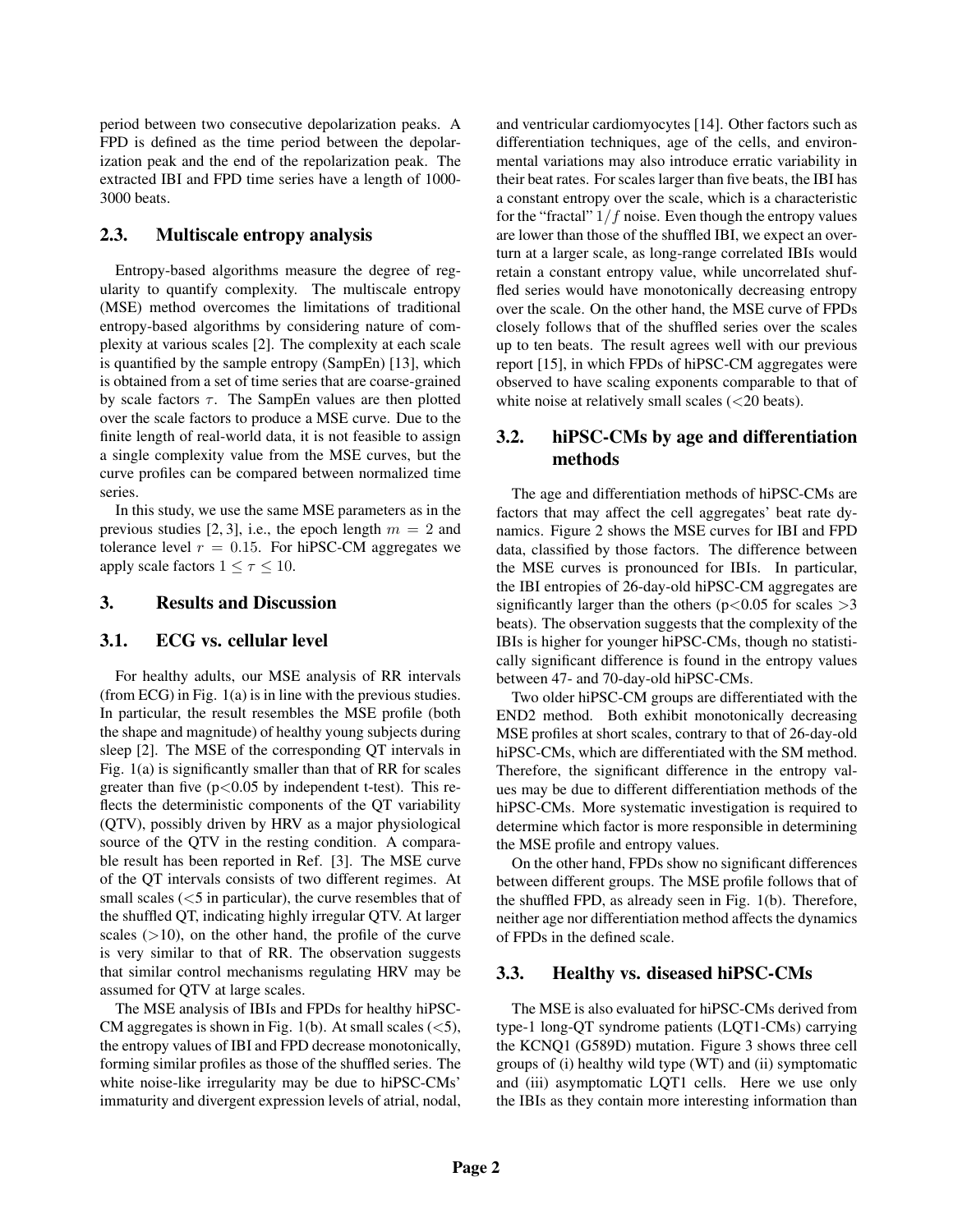

Figure 1. MSE analysis of (a) RR and QT intervals of ECGs and (b) IBIs and FPDs of hiPSC-CM aggregates. MSE analysis of shuffled, i.e., uncorrelated, times series (dashed lines) are included as references.



Figure 2. MSE curves of (a) IBI and (b) FPD, classified by their cell lines, differentiation methods, and age of the cells. The MSE curve of shuffled data is added in each plot as a reference. The averages of the curves are shown in Fig. 1 (b).

FPDs in the defined scale regime of fewer than ten beats. The hiPSC-CMs of all three groups are differentiated with the END2 method and have comparable ages ranging 30- 45 days. Similar to the MSE profiles of 47- and 70-day-old hiPSC-CMs in Fig. 2 (a), all three curves in Fig. 3 share a common feature of monotonically decreasing entropy values over small scales  $(<5)$ .

For scales larger than five beats, the entropy of symptomatic LQT1-CMs continues to decrease, while those of healthy and asymptomatic LQT1-CMs reach constant values. Thus, the beat rate dynamics of symptomatic LQT1- CMs seems to be less complex than that of healthy or asymptomatic LQT1-CMs at scales 5 . . . 10 beats. However, the MSE of symptomatic LQT1-CMs still contains a structure that persists over the scale, as it is clearly different from that of uncorrelated noise, represented by the shuffled series (dashed line in Fig. 3). The result indicates that the intrinsic complexity of the hiPSC-CMs can be altered by a diseased state of hiPSC-CMs. It is also in line with our previous study [16], which showed that symptomatic LQT1-CMs exhibit reduced short-term scaling exponents, while healthy and asymptomatic LQT1- CMs have scaling exponents close to  $1/f$  noise throughout the scale.

#### 4. Conclusion

We have characterized the complexity of beat rates and beat durations of hiPSC-CM aggregates using the MSE method. While RR-equivalent IBIs exhibit scale-invariant entropy values, especially for large scales greater than five consecutive beats, the MSE profiles of QT-equivalent